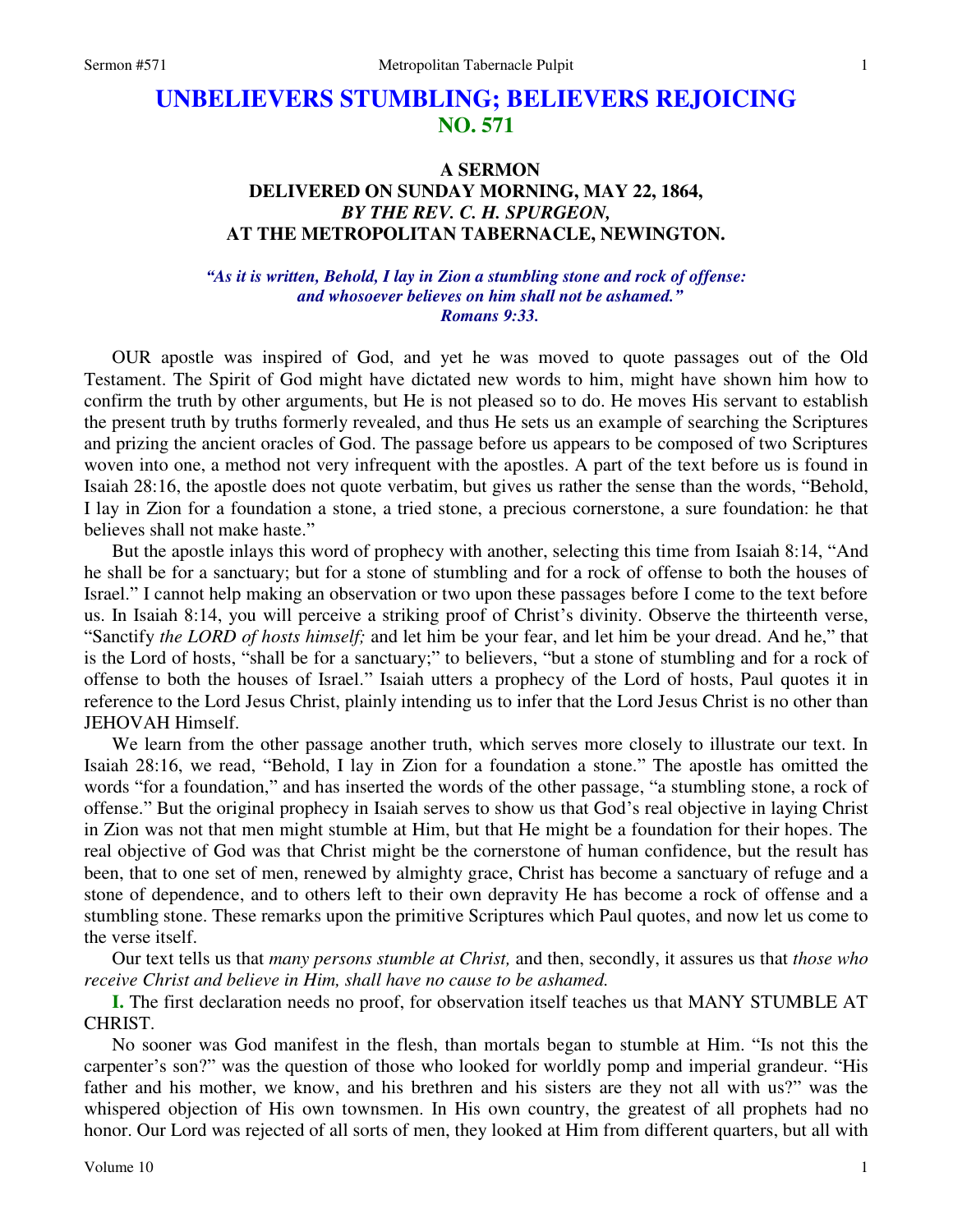the same scornful eye. The Pharisee stumbled at Him because He was not superstitious and ostentatious, indeed, He did not wash His hands before He ate, nor did He pray at the corner of the streets, He entered into the company of publicans and sinners, He did not make broad His phylactery, He healed the sick upon the Sabbath, He had no respect for traditions, and therefore every righteous Pharisee abhorred Him.

The Sadducee, on the other hand, much as He hated Pharisaic superstition, despised Christ equally as much. His objections were shot from quite another quarter. To him Christ was too superstitious, for the Sadducee would not believe in angel or spirit, or the resurrection of the dead—all which beliefs the prophet of Nazareth openly avowed. Philosophical skepticism detested Jesus because His teaching had in it very much of the supernatural element. All His life long, in the high courts of Herod or of Pilate, or in the lowest rank of the mob of Judea, Christ was despised and rejected of men. They had long ago persecuted all the prophets whom the Lord had sent, and it was little marvel that they now assailed the Master Himself. "We have piped unto you, and you have not danced; we have mourned unto you, and you have not lamented," might all the prophets of God say, for Israel received neither the lonely man, whose meat was locusts and wild honey, nor the more genial spirit who came eating and drinking. They put all God's prophets away, and would have none of their rebukes, and when the Son Himself had come, they said, "This is the heir, let us kill him, that the inheritance may be ours." The Jews, with one voice rejected Him, save only the remnant, according to the election of grace.

But the Jew is not alone in his offense at the cross. We know that when the gospel was carried afterwards to the Gentiles, Christ crucified was a stumbling stone to them. The polished Greeks, with their various systems of philosophy, expected in the Messiah deep thinking, and classic taste, but when they heard Paul preach the resurrection of the dead, they saw nothing flattering to their philosophy, and therefore they openly mocked thereat. While the Jew gathered up his broad-bordered garment and called Christ a stumbling block, the Greek marched off to his classic temple or to his scientific academe, and cried, "Foolishness! The men who talk thus must be mad." In every age, even to the present time, wherever Jesus Christ is preached, the human heart at once has been stirred with wrath against Him, God's ambassador has found men unwilling to receive the peace which he proclaims, God's dear Son, who came with no words but those of mercy and of tenderness, has been abhorred and rejected by the very men whom He came to bless. "He came unto His own, and His own received Him not."

However, we have very little to do with these past ages, we have far more to do with the present and with ourselves, and it is a sad thing to know that among this assembly, though I suppose we all call ourselves Christians, there are many who still find Christ Jesus to be a stumbling stone to them and a rock of offense. It is a lamentable fact that there are hundreds of thousands in London to whom the Gospel of Christ is as little known as to Hindus or Tartars. Christ is not a stumbling block to these, they are unaware of Him and therefore they have not the guilt which some of you have, of having heard of Him and having rejected Him.

Among the present assembly there are some who stumble at Christ because of *His holiness*. He is too strict for them, they would be Christians, but they cannot renounce their sensual pleasures, they would be washed in His blood, but they desire still to roll in the mire of sin. Willing enough the mass of men would be to receive Christ, if, after receiving Him, they might continue in their drunkenness, their wantonness, and self-indulgence, but Christ lays the axe at the root of the tree, He tells them that these things must be given up, for "Because of these things comes the wrath of God upon the children of disobedience," and "Without holiness no man can see the Lord."

Human nature kicks at this. "What! may I not enjoy one darling lust? May I not indulge myself at least now and then in these things? Must I altogether forsake my old habits and my old ways? Must I be made a new creature in Christ Jesus?" These are terms too hard, conditions too severe, and so, the human heart goes back to the flesh pots of Egypt, and clings to the garlic and the onions of the old estate of bondage, and will not be set free even though a greater than Moses lifts up the rod to part the sea, and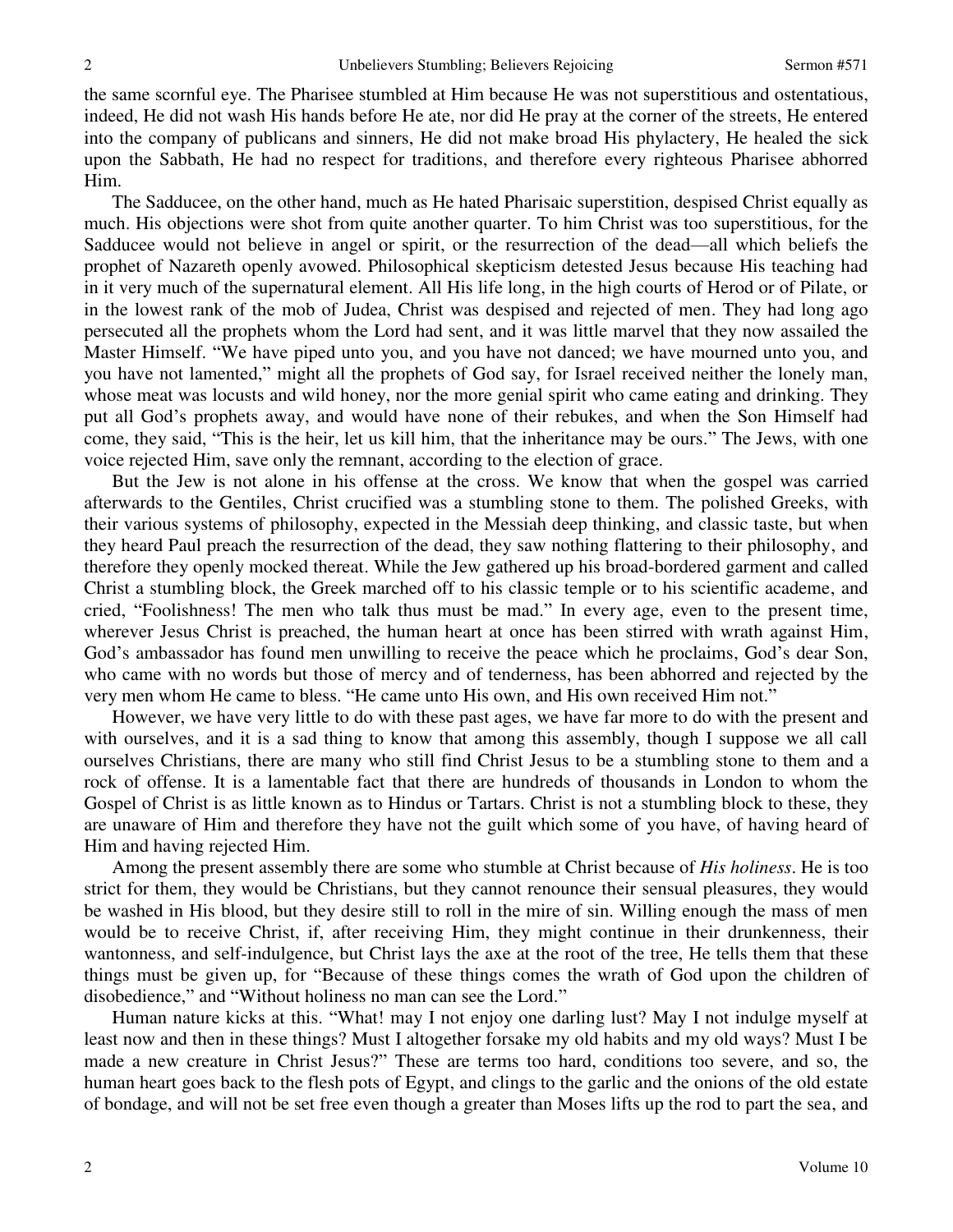promises to give to them a Canaan flowing with milk and honey. Christ offends men because His Gospel is intolerant of sin.

Others stumble at our blessed Lord because they do not like *the plan of being saved altogether and alone through faith*. Have I any such here? I suppose I have. They say, "What, are our good works to go for nothing? Is there nothing that we can do to assist in our salvation? You tell us that it is trusting in Christ alone without anything else which justifies the soul, then we do not understand it, or if we understand it we do not like it." This is too humbling, too simple, too easy.

"Why," says the man who has always been to his parish church or to his meeting house, who owes nobody anything, and is kind to the poor—"Why! then I am no better off than the harlot who walks the pavement at midnight, the thief who is spending his month at the treadmill." You are no better off, my hearer, as to your eternal salvation, if you refuse to believe in Christ. The damnation of the openly ungodly is sure, but so is yours if after having heard the plan of salvation you turn upon your heel and despise it because you prefer your own righteousness to the righteousness of God. Ah! how many are shipwrecked upon this rock, swallowed up in this quicksand, they would be saved but they will not bow the knee, they are not content to take God's salvation by faith in Christ Jesus, and so they perish through their willful pride.

I have known others who stumble at Christ, because of *the doctrine which He preaches,* more especially *the doctrines of grace.* There will come into this house some, who, if we preach a sermon upon Christian virtue, will say, "I enjoyed that discourse," but if we preach Christ, and begin to talk about the deep doctrines which lie underneath the Gospel, such as election, effectual calling, and eternal and immutable love, straightway they are angry almost to the gnashing of their teeth, they would have Christ, they say, but they cannot accept these doctrines. "What! God saves whom He wills, and not so much as ask the creature's leave! Shall He do just as He pleases with us as a potter does with lumps of clay? Are we to be told to our face that it is not of him that wills, nor of him that runs, but of God that shows mercy? We cannot endure this—we will betake ourselves to some place where man is made more of, and where God is not set so high above our heads."

Ah! but my friend, Jesus Christ will not shape His doctrine to please you, nor tone down the truth of Scripture to suit your carnal taste. Mark you, it is in the ninth of Romans that my text is found, and in that ninth of Romans you have the most plain and bold declaration anywhere on record concerning the sovereignty of divine grace, and if you choose to make that sovereignty a reason for not believing in Christ, you will perish for your pains, and perish deservedly too, because you will quarrel with God's Word, and damn your own soul to be avenged on God's sovereignty.

But indeed, my dear friends, when sinners are resolved to object to Christ, it is the easiest thing in the world to find something to object to. I have met with some who stumble at *Christ's people*. They will say, "Well, I would believe in Christ, but look at professors, see how inconsistent they are. See many church members, in what an unholy way they walk, and even some ministers," and then they will begin to quote various faults of some of God's eminent servants, and they think this is an excuse for going to hell themselves, because others do not walk straight in the way to heaven.

Oh, will you send your soul to hell because another man is not all he should be? What if David falls and David is restored, is this any reason why you should fall and never be restored? What if some pilgrims to heaven do turn into By-path meadow, and have to come limping back into the road, is this a reason why you should follow the road to the City of Destruction? I think, man, that this should only make you the more diligent to make your calling and election sure, the shipwrecks of others should make you sail more carefully, the bankruptcies of other men should make you trade with greater diligence and humility, but to quote the defects of others as a reason why you should continue in the error of your ways is a fool's method of reasoning, take heed, lest you find out your folly in the flames of hell.

The real objection of the natural man is not, however, to God's people, nor to the plan of salvation itself, so much as to Christ. The rock of offense is Christ—*to the person of Christ.* You will not have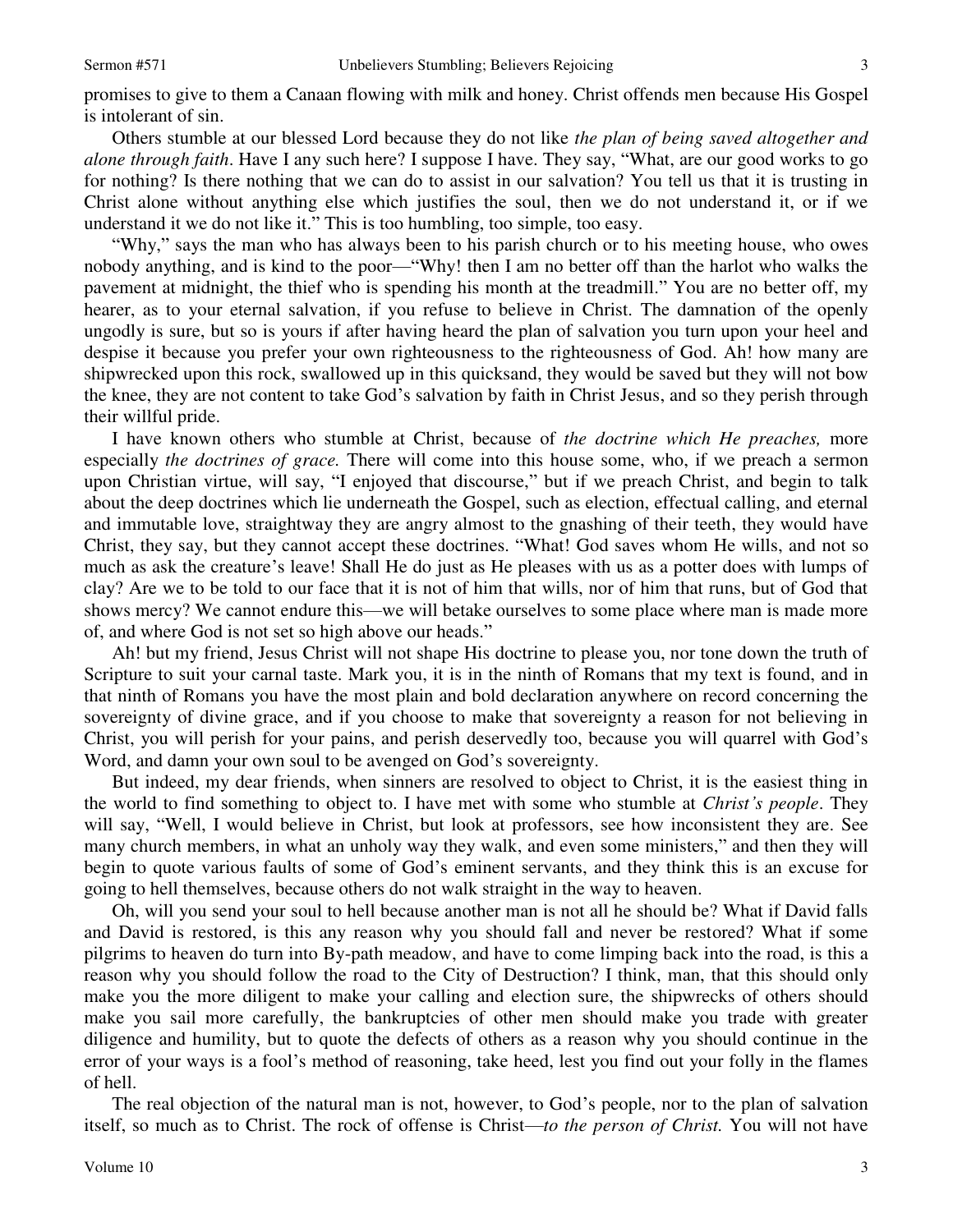this man to reign over you, you are not willing that He should wear the crown, and have all the honor of your salvation, you had rather perish in your sin, than that Jesus Christ should be magnified in your salvation. This is a severe charge, you will tell me, if it is not true, I pray you prove it false by believing in Jesus. If you have no objection to Christ, accept Him. Sinner, I charge you, if you say I do not stumble at Christ, then lay hold upon Him, if He be not obnoxious to you, clasp Him in your arms now. Why, man, if you are in your senses, since Christ can save you with an eternal salvation, you will certainly grasp Him, unless there be some objection in the way, and because you do not lay hold of Him, I tell you there is some hindrance in your sinful heart, an offense at Christ, which will be your ruin unless God delivers you from it.

Now, may God help me to reason a few minutes with those who are not believers in Christ, who have made Him a stumbling stone, and a rock of offense. Dear friend, let me come close to you and take your hand, and talk with you. *Have you ever considered how much you insult God the Father, by rejecting Christ?* If you were invited to a man's feast and you should come to the table and dash down every dish, and throw them on the ground, and trample on them, would not this be an insult? If you were a poor beggar at the door, and a rich man had bidden you into his feast out of pure charity, what do you think you would deserve if you had treated his provisions in this way? And yet this is just your case. You have no deservings of God, you are a poor sinner without any claim upon Him, and yet He has been pleased to prepare a table, His oxen and His fatlings have been killed, and now you will not come, nay, you do worse, you raise objections to the feast, you despise the pleasant land and the goodly provision of God.

Just think you at what an expense the provision of salvation has been made. The eternal Father gave His Son. Hark you! His well-beloved, the darling of His heart, His only Son—He gave Him to die, and do you despise such a gift as this? What think you, would it not bring the blood into your face if you should give your only son to fight for your country, and they to whom he was given should despise you and your gift? If out of some superhuman patriotism for your country's good you should even slay your son, would it not cut you to the quick if men should laugh at you and scoff the deed? And yet such you do to the eternal Father, who for the love of men has rent His darling from His bosom, nailed Him to the tree, and filled Him with pains unutterable. You despise the unspeakable gift, the richest deed of bounty which even the infinite heart of God could have imagined, or the infinite hand of God could have performed. You do despise all this, you touch God, let me tell you, in the apple of His eye, you have now wound Him in the tenderest part, you might better have run upon the edge of His sword or dashed yourself upon the bosses of His buckler than to despise and reject His only-begotten Son, slaughtered for human guilt.

Think you again, *what a proof is here of your sinfulness,* and how readily will you be condemned at the last when this sin is written on your forehead. Why, man, there will be no reason to bring up any other sins against you, the book in which your faults have been recorded scarce needs be opened, for this alone will be enough. You have made Christ a stumbling block, you have objected to God's dear Son, why need we any other witness? Out of this one mouth, you shall be condemned, "You did abhor the Prince of glory, you did refuse Him your heart," take him back to the place from where he came. What if he has never been an adulterer or a whoremonger, yet is not this enough? Does not this show the blackness of the traitor's heart, and the vileness of his character?—he would not have Christ, but he made the foundation which God laid in Sion, "a stone of stumbling and a rock of offense." What do you think of this, my hearer?

Moreover, as this will be a swift witness to condemn you, *how will this increase your misery?* Do you think God will be tender over you when you have not been tender with His Son? When He shall cast you into hell, will He make the flames less hot? Do you think His vengeance will be cool towards the man who stumbled at His Son? Nay, but this shall whet the edge of His sword. "This traitor did do despite unto the blood of Christ." This will pour oil upon the flames. "This man made My only-begotten Son to be a stumbling stone, and now will I prove to him that whosoever stumbles upon this stone shall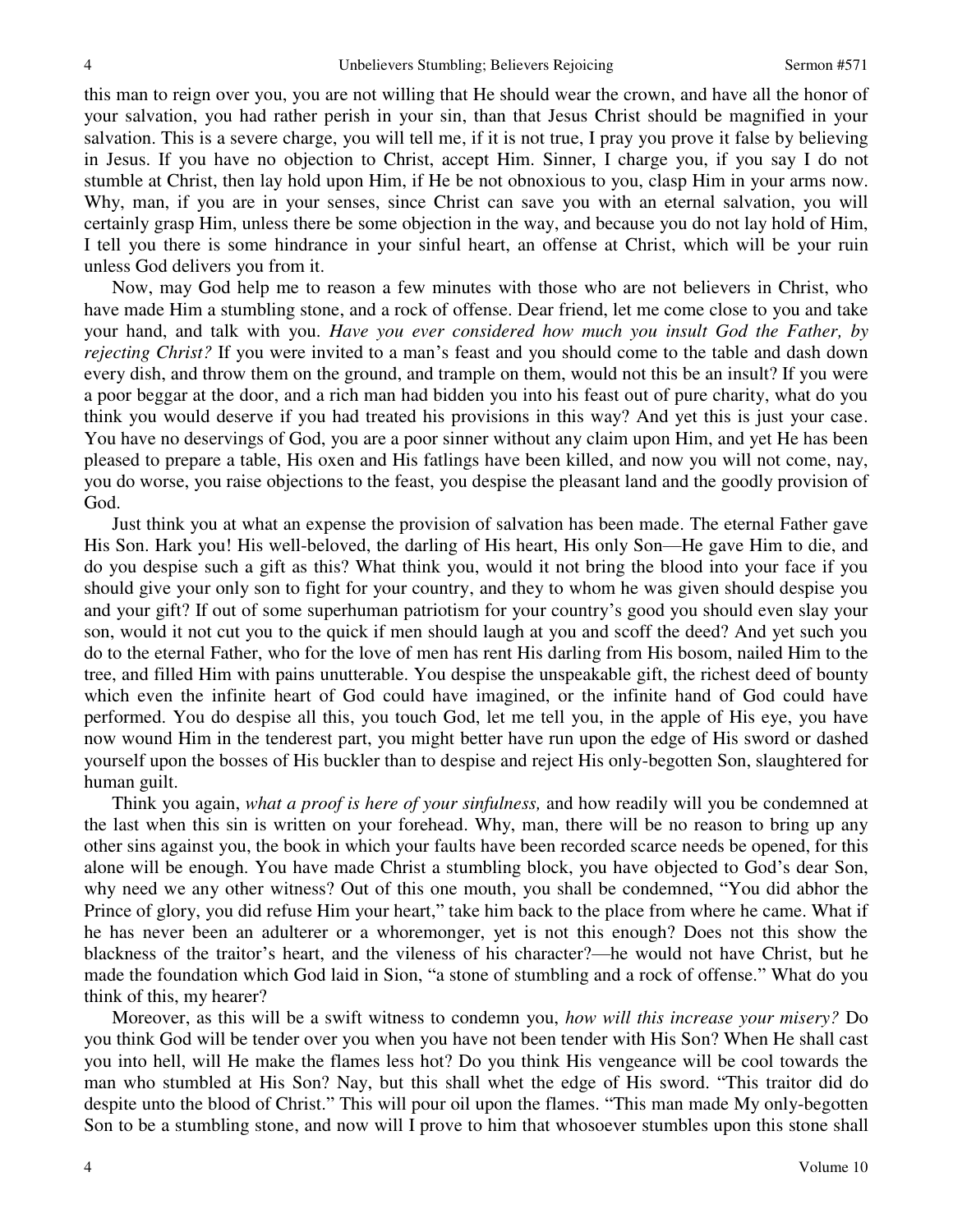Ah, sinner! if all other sinners escape, you who have heard the Gospel, you shall not, if God's arrows miss other sinners, they shall strike you, you shall be the special object of almighty vengeance because you were disobedient, stumbling at this stumbling stone. Think again, man, *will not this seal the eternity of your woe?* How can you escape if you neglect so great salvation? You have broken down the only bridge which could have led you into safety, you have pulled down the only refuge which could have protected you from divine wrath—"There remains no more sacrifice for sin"—how can there be? Do you think when you are in hell, that Christ will come a second time to die for you? Will He pour out His blood again to bring you from the place of torment? Man, do you have so vain an imagination as to dream that there will be a second ransom offered for those who have not escaped the wrath to come, and that God the Holy Ghost will again come and strive with sinners who before willfully rejected Him? Nay, inasmuch as even your Savior is objected to, and you put eternal life from you, and the foundation itself is a stumbling stone, there can remain nothing for you but a fearful looking for of judgment and of fiery indignation.

And now one other word with you. Does not this view of the case make your heart tremble? Is it not enough to have broken God's law? Why have you gone the length of despising His Son? Oh my eyes! if you could weep forever you could never weep tears enough, because once you refused to look to Him who is now your daily joy. Is not this one of the worst sins we shall have to confess? and O sinner, will not you confess it now? Will not this thought break your heart, that you have hitherto despised the altogether lovely and loving One? May the Spirit of God drive that home as a nail in a sure place, and I think you will turn to the Redeemer and say, "My Lord and my God, forgive me that I have dealt so unkindly with You, accept me, receive me to Your bosom, wash me in Your blood, take me to be Your servant, and save me with a great salvation." Happy is the man who has been brought by divine grace thus to confess his fault, and stumble no longer. After all, what is there to stumble at?

O my hearer, why should you reject Christ? He is not a hard taskmaster—"His yoke is easy, and His burden is light." Why should you refuse your own mercy? To be saved—is that a misfortune? To be cleansed from sin—is this a calamity? To be made a child of God—is that a disadvantage? To escape from hell and fly to heaven—is not this the most desirable of all mercies? Wherefore, then, despise Christ? It is unreasonable. God deliver you from this unreasonable sin, and bring you now to accept Christ with a perfect heart, and He shall be praised for it forever.

**II.** I shall now try, by the help of God's Spirit, to explain the second part—the more comforting part of the text, "WHOSOEVER BELIEVES ON HIM, SHALL NOT BE ASHAMED."

He shall be ashamed to think he did not believe before, he shall be ashamed to think he does not believe more firmly now, he shall often feel shame and confusion of face on account of his ingratitude, and his sinfulness, and his wandering of heart, but the text means he shall not be ashamed of having trusted Christ. He that believes on Christ shall never have any cause to be ashamed of so doing.

**1.** In handling this, I shall first of all notice *when those who trust Christ might be ashamed of having trusted Him.* Well might they be ashamed *if Christ should ever leave them.* If it should ever come to this, that He, who is the husband of my heart, should desert me and leave me a lone widow in the world, if, after having said, "I will never leave you nor forsake you," He should after all take Himself away, and never indulge His servant with one smile from His face, I should then indeed have reason to be ashamed of having put my trust in such a fickle Savior.

The Arminian's christ is one whom they have good reason to be ashamed of, because he redeems men with his precious blood, and yet they go to hell. The Arminian's christ loves today but hates tomorrow, he saves by grace, but that grace is dependent upon man's use of grace, he does bring men out of a state of condemnation, and he does justify them, but, after all, he lets them go back into a state of condemnation, and they perish after all. But the Christian's Christ is a very different person, whom

Volume 10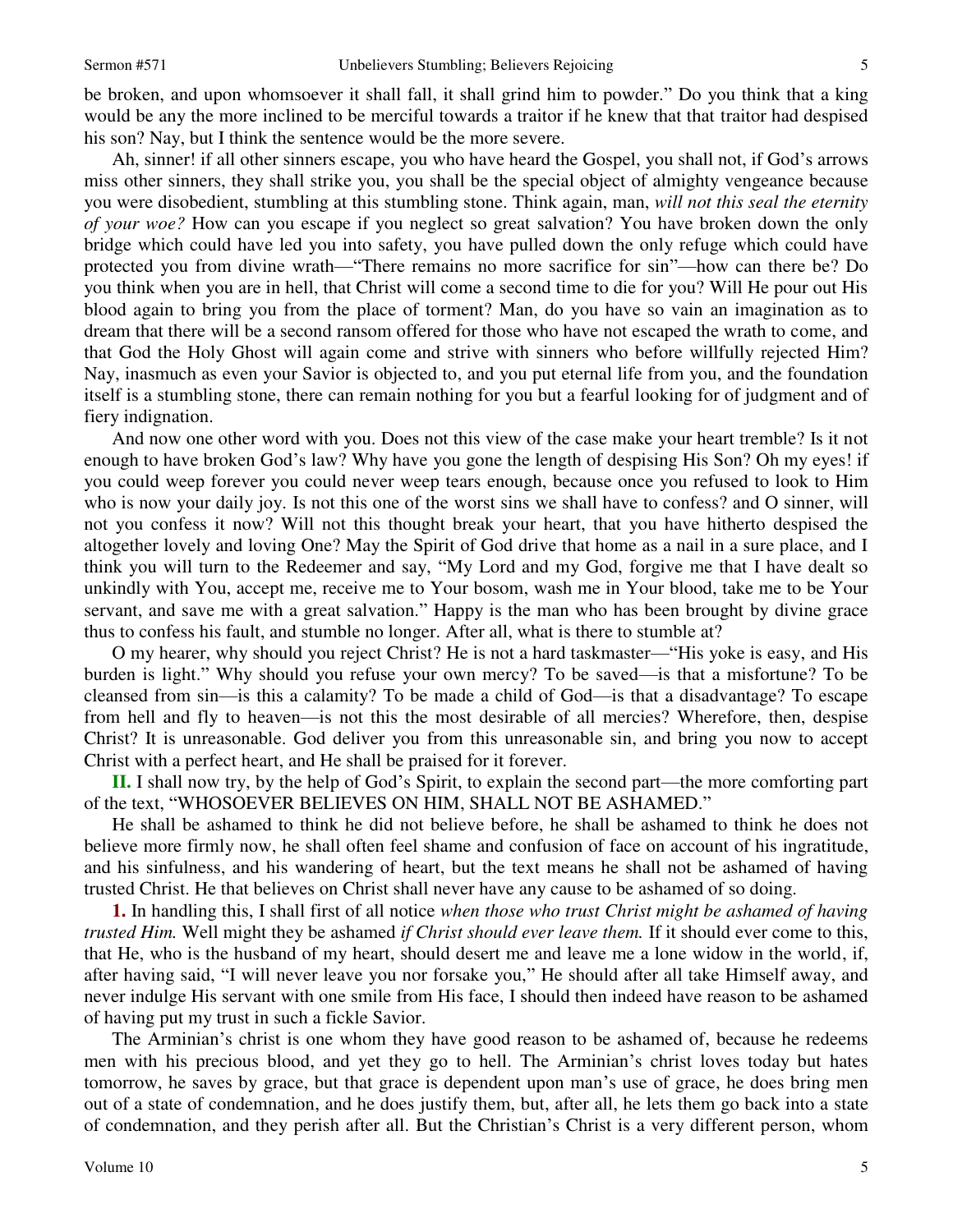once He loves He never leaves, but loves them to the end, where He has begun a good work He carries it on and perfects it. The Christian's Christ can say, "I give unto my sheep eternal life, and they shall never perish, neither shall any pluck them out of my hand." Until the Christian finds that the grace of God is clean gone, that Christ's love has ceased, he shall never have any cause to be ashamed.

Again, the Christian would have cause to doubt if *Christ were to fail* him, either as to providence or grace, *in his times of trial and temptation.* When in the midst of the rivers, if the Lord does not sustain me, I shall have cause to blush for my hope. If, walking through the fires the flames do kindle upon me, and I do not find the Lord to be my present help in time of trouble, then I am put to shame. O beloved, when will this happen? In six troubles He has been with you, and in seven no evil has touched you. You have been brought very low, you could not have been much lower unless you had been in your grave, you have been very poor, scarcely having bread to eat, or raiment to put on, everything in which you trusted has been cut from under you, you are left orphans in the world, with the exception of your Father which is in heaven, but still, for all that, has not your bread been given you? have not your waters been sure? and today, must not your testimony be concerning God today that He has been a friend who sticks closer than a brother? Well, then, you never need be ashamed, because there never shall come a time when He shall leave you to perish through stress of trials, or allow you to be destroyed by the force of temptations.

Again, a Christian would have cause to be ashamed *if Christ's promises were not fulfilled.* They are very rich and very full, and there are very many of them, and if I take these promises and act upon God's Word, and then, after all, find the promise to be mere waste paper, if the Lord breaks His own oath, why then I should be ashamed to have believed in an unfaithful God. But when will that be? Christian, has the time come with you yet? You have had promises applied with power to your heart, and you have taken them to God in prayer. Let me appeal to your experience. Have they not been fulfilled beyond your expectation or your faith? Has not God done for you exceeding above what you can ask or think? And yet this morning, perhaps, you are afraid His promise will not be kept, you have come here in lowness of spirit, you have had so many troubles during the week that you really begin to be ashamed of having trusted in God. Be ashamed of yourself for being ashamed, but depend on it, your confidence is not a thing to blush over.

But O my brethren, how ashamed would the Christian be, if *when he came to die,* he should find no support, no kind angels near his bed, no Savior to bear his head up amidst the billows! But have you ever heard of a Christian who was ashamed in his dying hour? Is it not rather the sure witness of all the departed that their last moments have been gilded with the sunlight of heaven? Have not they sung on their dying beds, with David, "Yea, though I pass through the valley of the shadow of death, I will fear no evil: for you are with me; your rod and your staff they comfort me"? If, indeed, we could wake up in the resurrection and find ourselves without a Savior, if we could stand at the judgment bar of God and find that Christ's blood had not made us clean, if after all our faith in Him we should hear Him say, "Depart, you cursed, into everlasting fire," then might we be ashamed. But our text assures us that we never shall have to suffer this. Let us then roll ourselves upon this sweet comfort, having believed in Christ we shall never in this life, nor in the life to come, need to be ashamed of our hope.

**2.** Having noticed *when* the Christian might be ashamed, let us notice *why he might be ashamed if such things were to come.* I have sometimes thought, dear friends, that in some respects, if the Bible were proved to be false, I should never be ashamed of having believed it, if there should be no Savior, I think that when I stand before God's throne I shall not be ashamed of having believed the Gospel because, I think, I could dare to say even to the eternal God, "Great God, I believed of You that which reflected the highest honor upon Your character, I believed You capable of a great deed of kindness, the giving of Your own Son, I believed You to be so just that You would not forgive without a punishment, and yet so gracious that You would sooner give Your Son than not have mercy upon men, I believed of You higher things than either Jew, or Muslim, or heathen, and my soul did love You for it, I preached what I thought would honor Your name, and now that it turns out to be a mistake, I am not ashamed of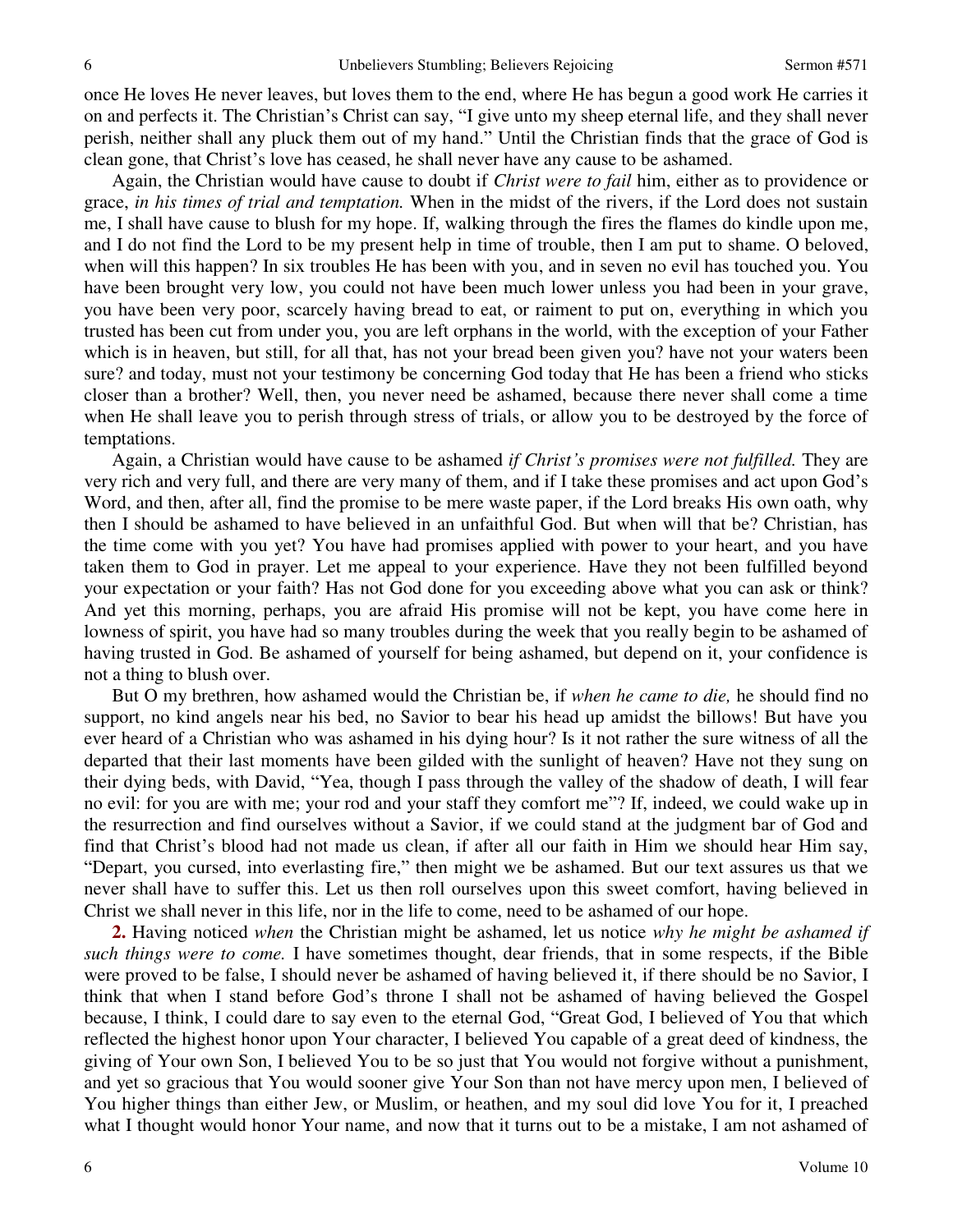having believed it, for it was such a thing as should have been true, Your nature and Your character made it likely to be true, and I mourn to think it is not, but I am not ashamed. I wish it had been, it would make You, Great God, even more glorious than You are."

Beloved, we are under no apprehension that it shall turn out to be so, for we know whom we have believed, and we are persuaded that He is able to keep that which we have committed to Him. Why would a Christian be ashamed if the Gospel were untrue? We should be ashamed, first of all, because we have ventured our all upon its truth. *We have ventured our all upon Christ.* The world says you should never put all your eggs in one basket, and when a man speculates in some one thing, and it all comes down, wise people hold up their hands and say, "Ah! very imprudent, very imprudent, better have three or four strings to your bow, you must not be depending on any one thing." The world is quite right in human things. But here are we, we are depending everything upon one man, my soul has not a shadow of a hope anywhere else but in Christ, and I know that your spirits have not even the ghost of a shadow of dependence anywhere but in the blood and righteousness of that divine Redeemer, who has completed our salvation, and ascended up on high. If He can fail us, then all our hopes are gone, we are, of all men most miserable if our hope should turn out to be a delusion, we would be foolish indeed, and have reason to be ashamed of our hope.

We should be ashamed, again, because *we have given up this life for the next,* believing in the world to come, we have said, "This is not our rest, we have no abiding city here." The world's proverb is, "A bird in the hand is worth two in the bush," but we, on the other hand, have said that the bird in the hand is nothing at all, that the bird in the bush is everything. Our soul says, "Joy! we do not expect it here, it is *there* that joy is to be found." "Wealth! no man is rich on earth, riches are in heaven, the true treasure is in glory." "Love! does not find a fit object here, our affection is set upon things above, where Christ dwells at the right hand of God." Now, if things should turn out wrong, and we have believed in vain, then we shall be ashamed of our hope, but not till then, not till then, beloved, and that shall be never. We know whom we have believed, and we are confident that in giving up this earth, we have only given up a handful of ashes that we may enjoy riches and glory forever*.*

Again, if Christ should fail us, we should be ashamed because *we began boasting before we had ended the battle.* "My soul shall make her boast in the Lord." I hope you can say, dear friends, that though you have not entered heaven, and have not yet seen Christ face to face, yet you have learned to glory in the cross of Christ, and no man has been able to stop you in your glory. You have boasted in Christ, you have said that He is a sure foundation, that He is a precious husband, that He is all in all to you and worthy of your best love, but if He should fail you, why then you would be in the position of a man who boasted before the time. But we shall never be ashamed, we do right to boast with a full mouth. Let us glory in the Lord, but oh! if He should fail us—which He never can—then were we ashamed indeed.

Besides, we have done more than boast, you and I have actually *divided the spoil,* and oh! if the battle should be lost, then we should be ashamed. We are told that in one of the great battles on the continent in the olden times, the French, before the battle began, commenced selling the English captives to one another, and calculated how much each man would have of the spoil, but then, fortunately, they never gained the victory. But you and I have already entered into our rest, we have had the earnest of our inheritance, we have begun even on earth to eat the clusters of Eshcol, and if it should be a delusion we should be ashamed, but not till then. Courage, dear friends! we may go boldly on, dividing the spoil still, for while Christ is true and God is faithful, there shall be no reason for being ashamed.

I have known some ashamed when they have made a bad speculation, because *they have induced others to enter into it,* they have been more ashamed to face their friends who have lost money, than they have been to acknowledge that they lost themselves. You and I have been inducing others to embark in this great venture, we have taught others to believe in Christ, and some of us scarcely spend a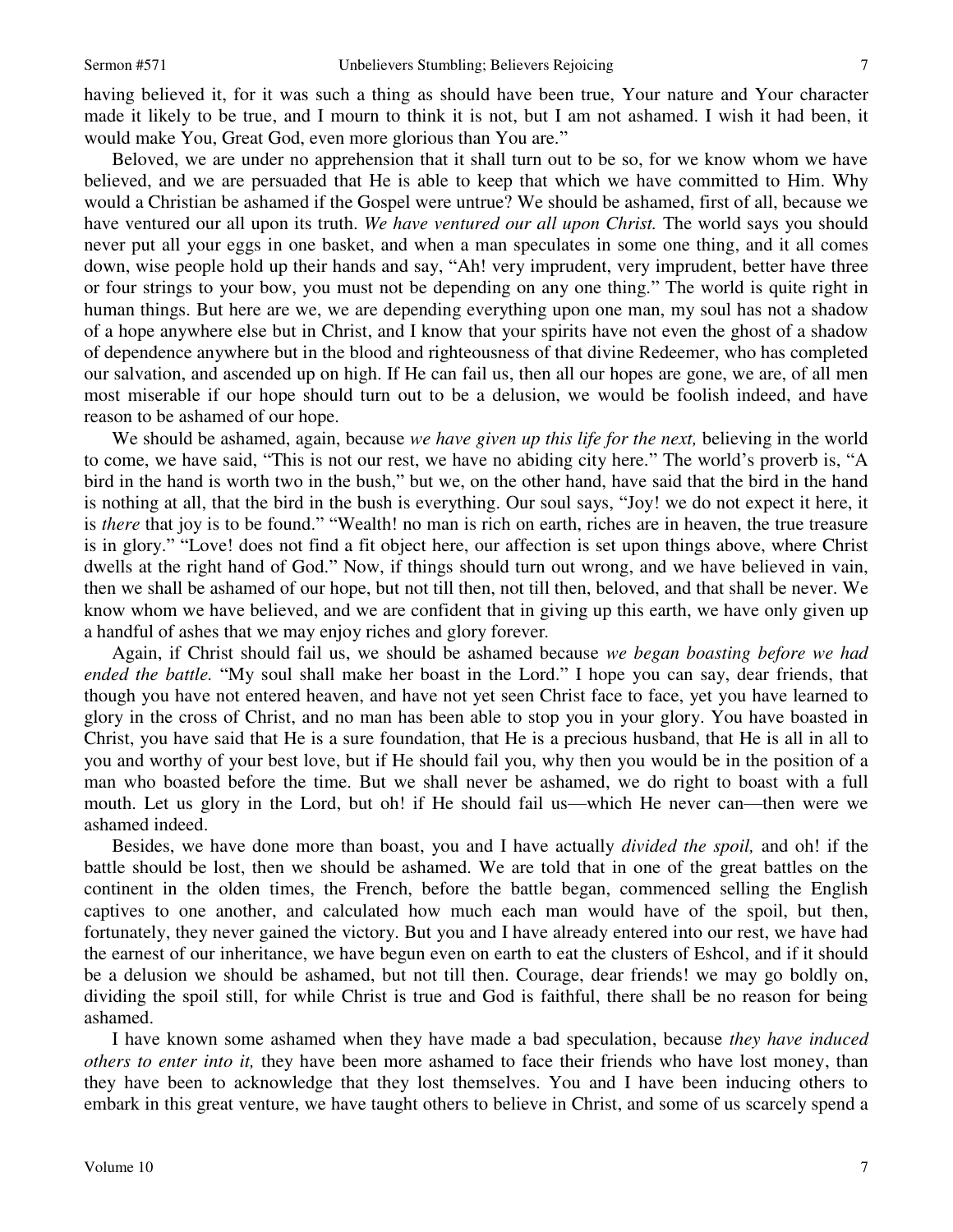day without winning some souls to confidence in Christ. Oh, sweet assurance, we have not preached cunningly devised fables, and shall never be ashamed.

**3.** I must crave your patience just a moment while I now pass on to notice, *who are they who shall never be ashamed?* The answer is general and special. The text says, *"Whosoever* believes"—that is, any man or woman who ever lived, or ever shall live, who believes in Christ, shall never be ashamed. Whether he has been a gross sinner or a moralist, whether he is learned or illiterate, whether he be a prince or a beggar, it matters not—"Whosoever believes in Christ, shall never be ashamed." You, man, over yonder, though you may very seldom come to the house of God, yet if you believe in Christ today you shall never be ashamed of Him. You who have sat in God's house for years, and feel yourselves guilty of having rejected Christ, yet if now you trust Him you shall not be ashamed.

But there is a specialty, it is "Whosoever *believes."* Others shall be ashamed. There must be a real and hearty believing, there must be a simple confidence in the person and work of Jesus, wherever this is there shall be no shame. "Ah!" says one, "but I have such a little faith, I am afraid I shall be confounded." No, you come in under the "Whosoever"—"Whosoever believes," though his faith be never so little, shall never be ashamed. "Ah!" says another, "but I have so many doubts." Still, dear heart, since you believe you shall not be ashamed, all your doubtings and your fearings shall never damn you, for your faith will prevail. "Oh! but," says another, "my corruption is so strong, I have come this morning lamenting because of my imperfections, they have obtained the mastery of my faith, and I have fallen during the week."

Yes, soul, all fallen as you are, yet if you believe you shall never be ashamed. Does sin stare you in the face? Do you feel very heavy under a sense of your own unworthiness? Dare to believe in Christ just as you are, sins and all, venture on Him without any other confidence. When frames are dark and graces dead, when evidences are black, when everything gives you a frown and a curse, yet dare to believe in Him, now take Him to be your friend when you have no other, now flee to this refuge when every other door is shut, now that winter has frozen every brook, now come and drink of this brook which flows on forever, this well of Bethlehem which is within the gate can never fail you, and you need not to put your life in jeopardy to get it, it is free to you this moment, stoop and drink confidently, stoop and drink, and you shall thirst no more, for "Whosoever believes in Him shall never be ashamed."

**4.** To conclude, the text means more than it says, for whereas it says they shall not be ashamed, it means that they shall be glorified and full of honor. If you trust Christ today, it will bring you shame from men, it will assure you trials and troubles, but it will also assure you honor in the sight of God's holy angels, and glory at the last in the sight of the assembled universe. Where is the man who trusts Christ today? There he stands in the pillory, and men say, "Aha! Aha! The fool! The fool! The fool! He trusts a God whom he cannot see, he believes in a Christ whom we have heard of, but whom we never heard, he trusts in the blood of a crucified Galilean." The worldling cries, "We are too wise for that, we will believe geological theories, spiritualism, or metaphysics, we will believe the devil himself sooner than we will believe in Christ!" So they scoff at the man who trusts Christ.

The scene is changed, the generation of the living has passed away, and the world has become one great burial field. There they lay, innumerable hillocks mark where the bodies of men are sleeping. The trumpet sounds, it rings clear through earth and heaven, and up from the graves rise bodies which have once been worm's meat, and souls come back into those frames, and now where is the man who trusted Christ? The trumpet has startled them all from their tombs and they awake together—"Where is the man who trusted in Christ?" Who is it that inquires for him? The King Himself upon the throne has asked the question, King Jesus, sitting on His judgment seat, searches for His friends—"Where is the man who trusted in Me? Bring him here."

See the change, no hootings and yellings, and laughter, and slander now, a triumphant squadron of bright spirits carry up the believer to the right hand of Jesus, and there he sits enthroned like Christ, sitting with Him to judge men and angels, reigning upon Christ's throne in all Christ's splendor, "Thus shall it be done unto the man whom the king delights to honor," thus shall it be done to the man who

8

8